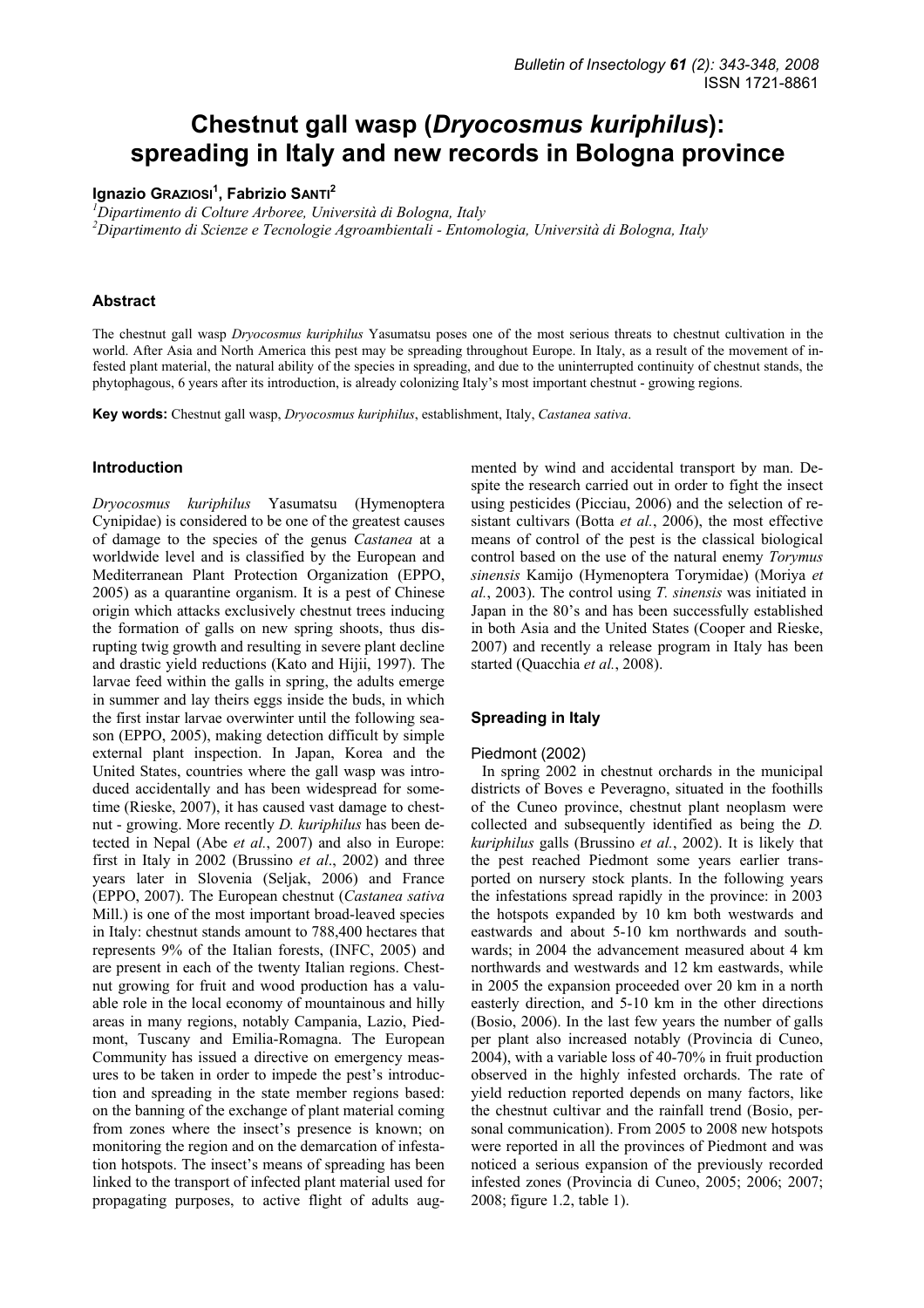

**Figure1.** Spreading of chestnut gall wasp in Italy. Regions situated in the Alps. 1: Aosta Valley; 2: Piedmont; 3: Lombardy; 4: Trentino-Alto Adige/Sudtirol; 5: Veneto; 6: Friuli-Venezia Giulia; 7: Liguria. Regions located in the Northern and Central Apennines. 8: Emilia-Romagna; 9: Tuscany; 10: Umbria; 11: Marche; 12: Lazio. Regions located in the Southern Apennines and in the islands. 13: Abruzzo; 14: Sardinia; 15: Molise; 16: Campania; 17: Apulia; 18: Basilicata; 19: Calabria; 20: Sicily.

## Campania (2005)

On  $9<sup>th</sup>$  of May 2005 gall infested branches were identified in chestnut groves near Serino, in the Picentini Mountains in the Avellino province: after subsequent verification it emerged that numerous young plants coming from Piedmont and potentially infested were present in two nurseries in the vicinity (Ziccardi, 2005). Monitoring carried out in spring and summer 2008 showed that the insect has been rampant in this area (Borrelli, 2008), to the extent that the minister of agricultural politics was asked to declare a state of natural calamity (Comunità Montana Terminio Cervialto, 2008). The gall wasp is now present in the provinces of Avellino, Salerno and Caserta (Regione Campania, 2008; Servizio Fitosanitario Regione Campania, 2008a; 2008b; figure 1.16, table 1).

# Lazio (2005)

On  $31<sup>st</sup>$  of May 2005, three weeks after detection in the Campania region, galls were discovered on young chestnut plants in chestnut groves in the municipality of Canepina, in the Cimini Mountains in the Viterbo prov-

344

ince, in the vicinity of an orchard established using plant material coming from a nursery which obtained its stock from nurseries in the province of Cuneo (Paparatti and Speranza, 2006). In the last few years the insect considerably increased its presence in Lazio, with new infestations recorded in 2007 and 2008 in the provinces of Viterbo and Rome (Regione Lazio, 2008; figure 1.12, table 1).

#### Abruzzo (2005)

In spring 2005 infested propagation plant material was detected in two nurseries situated respectively in the provinces of Pescara and Chieti. All plants at risk were destroyed before adult emergence and the infestations were considered as being eradicated by the phytosanitary service of the Abruzzo region (Di Donato, personal communication; figure 1.13, table 1).

#### Tuscany (2005)

After an initial alarm in 2005, as a result of infested material being discovered in a nursery in the Grosseto province, the insect was subsequently considered absent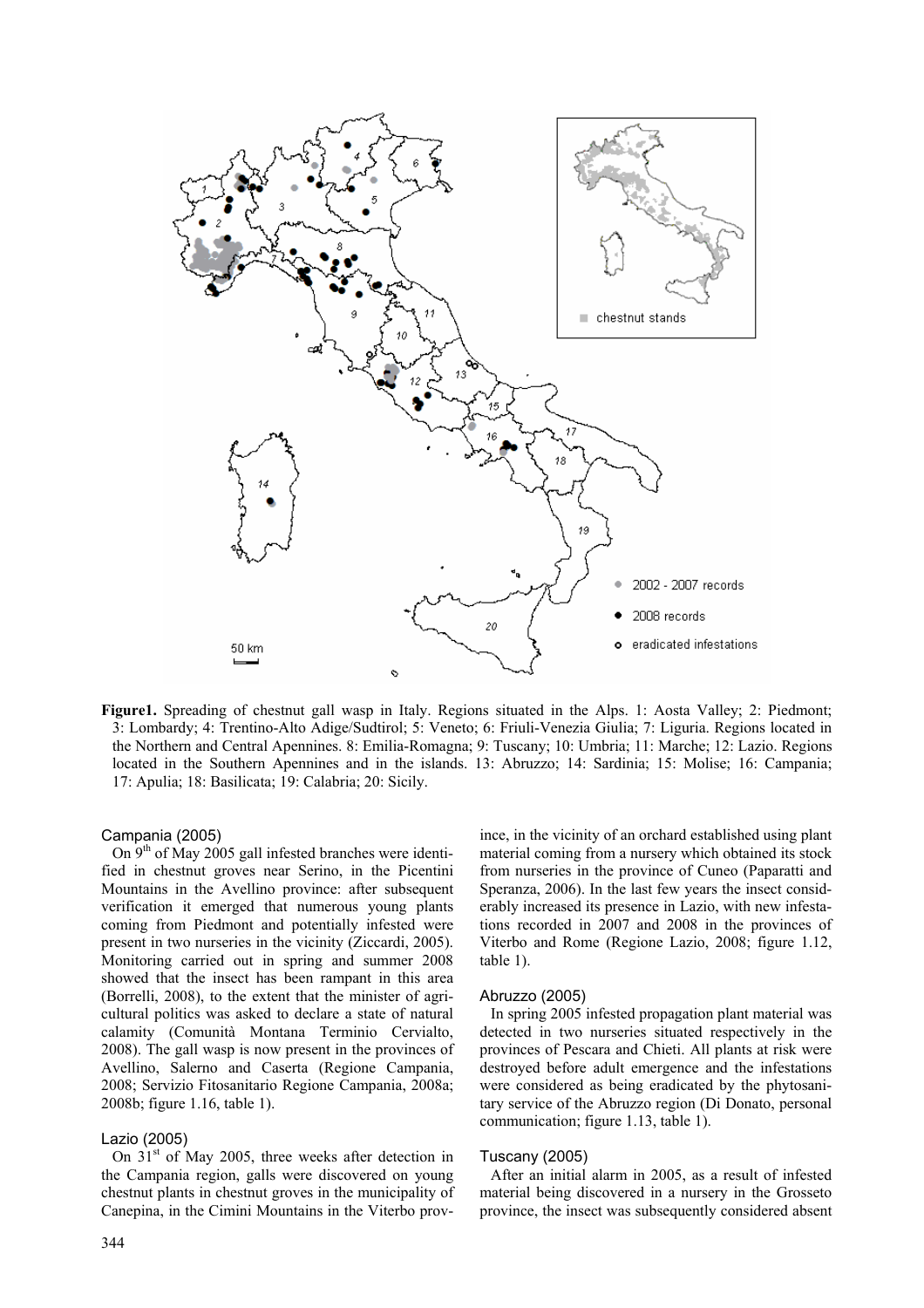| Region             | Province             | Area                            | Record               | Location                      |
|--------------------|----------------------|---------------------------------|----------------------|-------------------------------|
| Piedmont           | Cuneo                | all the Province                | 2002                 |                               |
|                    | Asti                 | Langa Astigiana                 | 2007                 | 7 municipal districts         |
| $\pmb{\mathsf{H}}$ | $^{\prime\prime}$    | Monferrato Astigiano            | $^{\prime\prime}$    | San Damiano d'Asti            |
| 11                 | Alessandria          | Orba Valley                     | 11                   | Bistagno                      |
| $^{\prime\prime}$  | Vercelli             | Sesia Valley                    | 11                   | Civiasco                      |
| 11                 | $\blacksquare$       | Viverone Lake                   | $\pmb{\mathsf{H}}$   | Borgo d'Ale                   |
| $^{\prime\prime}$  | Verbano Cusio Ossola | Orta Lake                       | $\pmb{\mathsf{H}}$   | 8 municipal districts         |
| $\mathbf{H}$       |                      | Ossola Valley                   | 11                   | Anzola d'Ossola               |
| $^{\prime\prime}$  | Novara               | Orta Lake                       | 11                   | 6 municipal districts         |
| 11                 | Biella               | Viverone Lake                   | 2008                 | Cavaglià                      |
| $\pmb{\mathsf{H}}$ | $\pmb{\mathsf{H}}$   | Prealpi Biellesi Mountains      | $\mathbf{H}$         | Ronco Biellese, Valdengo      |
| $\mathbf{H}$       | Turin                | Susa Valley                     | 11                   | Almese                        |
| Campania           | Avellino             | Picentini Mountains             | 2005                 | 7 municipal districts         |
| $\mathbf{H}$       | Salerno              |                                 | 11                   | Fisciano                      |
| $\pmb{\mathsf{H}}$ | Caserta              | Roccamonfina Hill               | 11                   | Teano, Caianello              |
| Lazio              | Viterbo              | Cimini Mountains                | $\pmb{\mathsf{H}}$   | 9 municipal districts         |
| "                  | $\pmb{\mathsf{H}}$   | hills east to Vico Lake         | 2007                 | Fabrica di Roma, Carbognano   |
| 11                 | $\mathbf{H}$         | hills South to Cimini Mountains | 11                   | Barbarano Romano              |
| $\pmb{\mathsf{H}}$ | $\pmb{\mathsf{H}}$   | hills North to Bracciano Lake   | 2008                 | 3 municipal districts         |
| 11                 | Rome                 | Castelli Romani                 | 11                   | 3 municipal districts         |
| $^{\prime\prime}$  | $\pmb{\mathsf{H}}$   | <b>Tolfa Mountains</b>          | $\pmb{\mathsf{H}}$   | Tolfa, Allumiere              |
| 11                 | $\mathbf{H}$         | Bracciano Lake                  | 11                   | Bracciano, Canale Monterano   |
| $\pmb{\mathsf{H}}$ | $\mathbf{H}$         | Aniene Valley                   | $\blacksquare$       | Bellegra                      |
| Abruzzo            | Chieti               | <b>Teatine Hills</b>            | 2005                 | Ripa Teatina*                 |
| "                  | Pescara              | hills near Pescara              | 11                   | Moscufo*                      |
| Tuscany            | Grosseto             | Tufo area                       | 11                   | Pitigliano*                   |
| $\pmb{\mathsf{H}}$ | Massa Carrara        | Lunigiana and Riviera Apuana    | 2008                 | 6 municipal districts         |
| 11                 | Pistoia              | hills around Pistoia            | 11                   | 3 municipal districts         |
| $^{\prime\prime}$  | Florence             | hills near Florence             | $\pmb{\mathsf{H}}$   | Pontassieve                   |
| 11                 | Prato                | <b>Bisenzio Valley</b>          | $\pmb{\mathsf{H}}$   | Cantagallo                    |
| Lombardy           | Bergamo              | Seriana Valley                  | 2006                 | Albino                        |
|                    | <b>Brescia</b>       | Camonica Valley                 | 11                   | Sonico                        |
| $\pmb{\mathsf{H}}$ | $^{\prime\prime}$    | $^{\prime\prime}$               | 2008                 | Esine                         |
| $\mathbf{H}$       | $\pmb{\mathsf{H}}$   | Caffaro Valley                  | 11                   | Bagolino                      |
| $\pmb{\mathsf{H}}$ | Varese               | Varese and Comabbio Lakes       | "                    | Ternate, Venegono Superiore   |
| Liguria            | Savona               | High Bormida Valley             | 2007                 | 10 municipal districts        |
| $^{\prime\prime}$  | $\pmb{\mathsf{H}}$   | coastal hills                   | 2008                 | Quiliano                      |
| 11                 | Imperia              | High Arroscia Valleys           | $\pmb{\mathsf{H}}$   | 7 municipal districts         |
| $\pmb{\mathsf{H}}$ |                      | Argentina and Nervia Valleys    | 11                   | 3 municipal districts         |
| 11                 | $\pmb{\mathsf{H}}$   | coastal hills                   | 11                   | Sanremo                       |
| Sardinia           | Nuoro                | Gennargentu Mountains           | 2007                 | 3 municipal districts         |
| Veneto             | Treviso              | Mount Grappa                    | "                    | Cavaso del Tomba              |
| $\pmb{\mathsf{H}}$ | Padova               | Euganei Hills                   | 2008                 | Cinto Euganeo                 |
| 11                 | Vicenza              | Leogra Valley                   | $\pmb{\mathfrak{m}}$ | Torrebelvicino                |
| Trentino-AA/Sudt.  | Trento               | High Valsugana                  | 2007                 | Pergine Valsugana, Civezzano  |
|                    | Bolzano              | Oltradige                       | 2008                 | Terlano                       |
| Emilia-Romagna     | Parma                | High Ceno Valley                | $\mathbf{H}$         | Bardi                         |
|                    | Reggio Emilia        | Enza and Dolo Valleys           | 11                   | Carpineti, Casina             |
| $\pmb{\mathsf{H}}$ | Modena               | Frignano                        | $\pmb{\mathsf{H}}$   | Pavullo nel Frignano, Sestola |
| 11                 | Bologna              | Reno Valley                     | "                    | Monte San Pietro, Marzabotto  |
| "                  | $\pmb{\mathsf{H}}$   | hills South to Bologna          | $\pmb{\mathsf{H}}$   | Bologna                       |
| 11                 | Forlì-Cesena         | <b>Bidente Valley</b>           | $\pmb{\mathsf{H}}$   | Santa Sofia, Galeata          |
| Friuli-Venezia G.  | Udine                | Prealpi Giulie Mountains        | 11                   | unknown                       |

**Table1.** Locations where *D. kuriphilus* has been detected from 2002 to 2008. The table shows the year of the first record for each area.

\* eradicated infestations.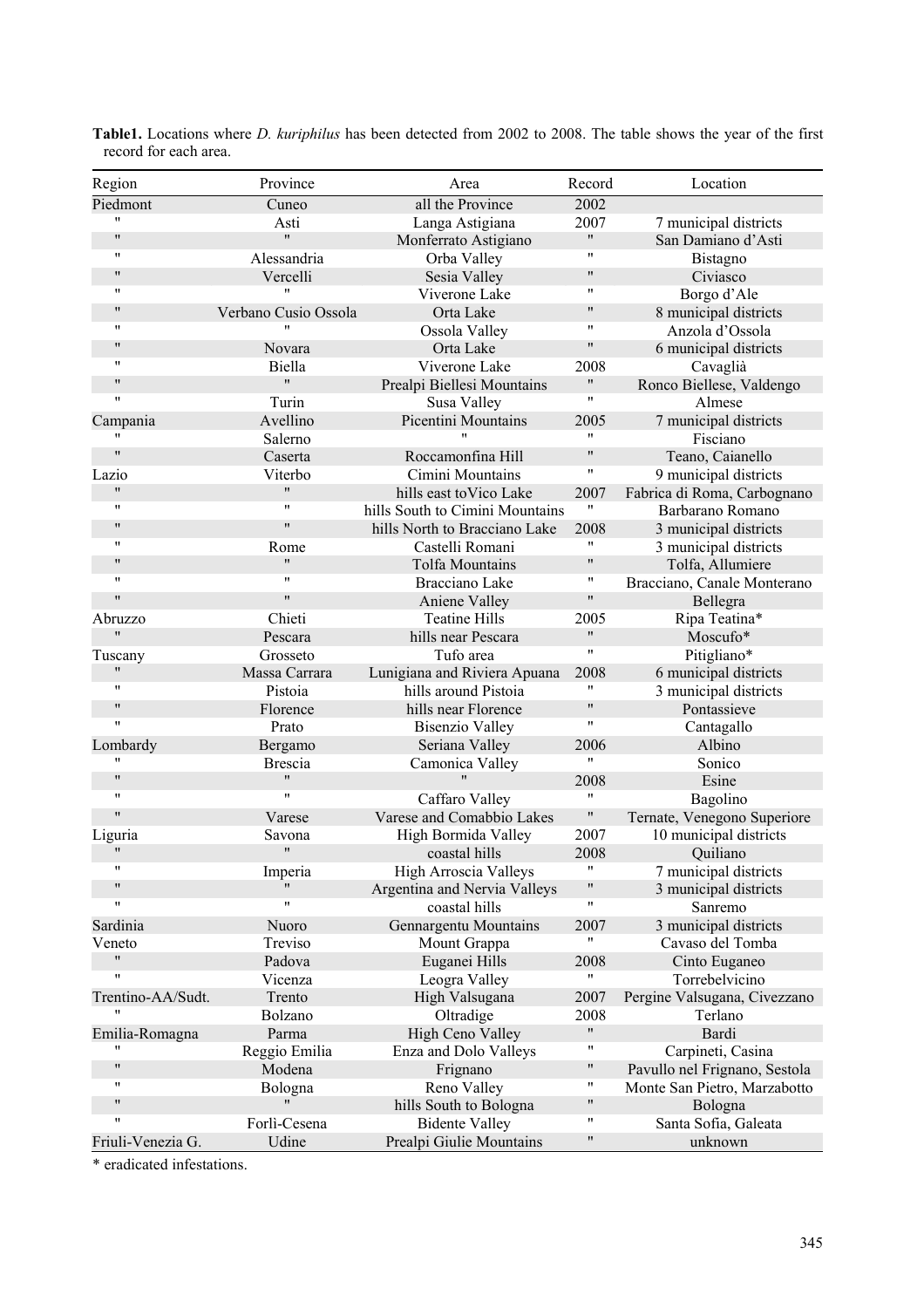in this region (Marziali, personal communication) as the infected material had been promptly destroyed preventing any adult emergence and spreading. On  $6<sup>th</sup>$  of June 2008, however, the pest was again detected in the Tuscany region (ARSIA Toscana, 2008a). Monitoring showed that the pest is present in four provinces: Massa Carrara, Pistoia, Florence and Prato (ARSIA Toscana, 2008b; 2008c; figure 1.9, table 1).

## Marche (-)

Although pest detections were reported but not confirmed during 2005 (Aebi *et al*., 2006), on October 2008 the chestnut gall wasp was officially considered to be absent in the region by the phytosanitary service of Marche (Flamini, personal communication; figure 1.11, table 1).

## Lombardy (2006)

In 2006 the gall wasp was found in Lombardy, where two hotspots were affirmed in chestnut orchards grown using infested propagating nursery stock; situated in the provinces of Bergamo and Brescia (Servizio Fitosanitario Regione Lombardia, 2006). Results from the monitoring carried out in 2008 show that the infested areas mentioned have heavily intensified (L'Eco di Bergamo, 2008): new infestations were reported in the provinces of Brescia and also Varese (Spatola, 2008; figure 1.3, table 1).

# Liguria (2007)

In April 2007 insect attacks were reported in the province of Savona, where it had spread from the bordering Piedmont region (Confederazione Italiana Agricoltori, 2007). In 2008 pest infestations have invaded numerous chestnut groves in the provinces of Savona and Imperia (Regione Liguria, 2008; figure 1.7, table 1).

# Sardinia (2007)

Throughout 2007 detections were received from Sardinia, on western slopes of the Gennargentu Mountains in the province of Nuoro (Regione Autonoma della Sardegna, 2007) almost certainly as a result of using infested nursery stock from other regions for propagation purposes. Now the infestations have reached other chestnut groves in the same area (Regione Autonoma della Sardegna, 2008; figure 1.14, table 1).

# Veneto (2007)

A gall wasp hotspot was identified in spring 2007 in an orchard situated in the Treviso province (Regione Veneto, 2007). In 2008 numerous new hot spots were recorded in chestnut orchards and coppices situated in the provinces of Padova and Vicenza (Regione Veneto, 2008; figure 1.5, table 1).

# Trentino-Alto Adige/Südtirol (2007)

Two groves comprising Euro-Japanese hybrids, situated in the province of Trento, were proven to be infested by the pest during checks carried out in 2007 (Salvadori *et al.*, 2007). In May 2008 the insect was also detected in the Bolzano province (Provincia Autonoma di Bolzano, 2008; figure 1.4, table 1).

First detections were made in May 2008. Galls were found in numerous sites in the Apennine Mountains: in the provinces of Reggio Emilia (Servizio Fitosanitario Emilia-Romagna, 2008), Modena, Forlì-Cesena, Parma (Regione Emilia-Romagna, 2008) and Bologna. The attacks in the chestnut groves are intense concerning plants of all ages but also widespread on chestnut coppice woods at the edges of chestnut orchards (figure1.8, table 1).

## Friuli-Venezia Giulia (2008)

In August 2008 the gall wasp was noticed in some chestnut stands in the Prelapi Giulie Mountains (Zandigiacomo, *in litteris*), not far from the Slovenia border, where *D. kuriphilus* was already reported (Seljak, 2006; figure 1.6, table 1).

# **New records in the Bologna province (Emilia-Romagna region)**

We have revealed the presence of *D. kuriphilus* in some locations in the Bologna province (figure 2, table 1). In the municipality of Monte San Pietro (figure 2.6) two plants in adult chestnut groves, about three kilometres from each other, were hit with a few galls (44°23'10.3"N, 11°09'26.2"E and 44°22'01.1"N, 11°08'07.1"E). In the area of Marzabotto (44°20'22.4"N; 11°'27.8"E) (Lolli, personal communication) ten plants in an adult chestnut grove were found to be infested (figure 2.11). On the hills surrounding Bologna (44°27'05.0"N, 11°19'37.6"E) a heavy infestation in a chestnut wood was detected resulting in all the plants on the stand being hit with galls (figure 2.1). This amounts to  $5,000 \text{ m}^2$  of abandoned chestnut coppice about seven kilometres away from other chestnut groves; so the use of propagation material as a cause of infestation can be excluded. These cases show how colonisation of the Apennine Mountains through active adult insect flight is already taking place.

# **Conclusions**

In Italy the spreading of the chestnut gall wasp has been brought about as a result of two factors: natural dispersal by flight, causing expansion of the infested areas, and extensive transferral and exchange of infected nursery plant material, which creates new satellite populations which has, as a consequence, notably increased the speed of colonisation. The rate of expansion observed in Piedmont is similar to that seen in the United States, where it has also reached 25 km per year (Rieske, 2007). The characteristics of some recently detected infestations, such as those found in the region Emilia-Romagna, show that the presence of *D. kuriphilus* is not limited to new hotspots caused by the movement of infested material. The insect has in actual fact already started colonizing several chestnut orchards and coppices in the Apennine regions through active flight of adults and has also spread in many areas situated in the Alpine regions. The ease in which the pest is spreading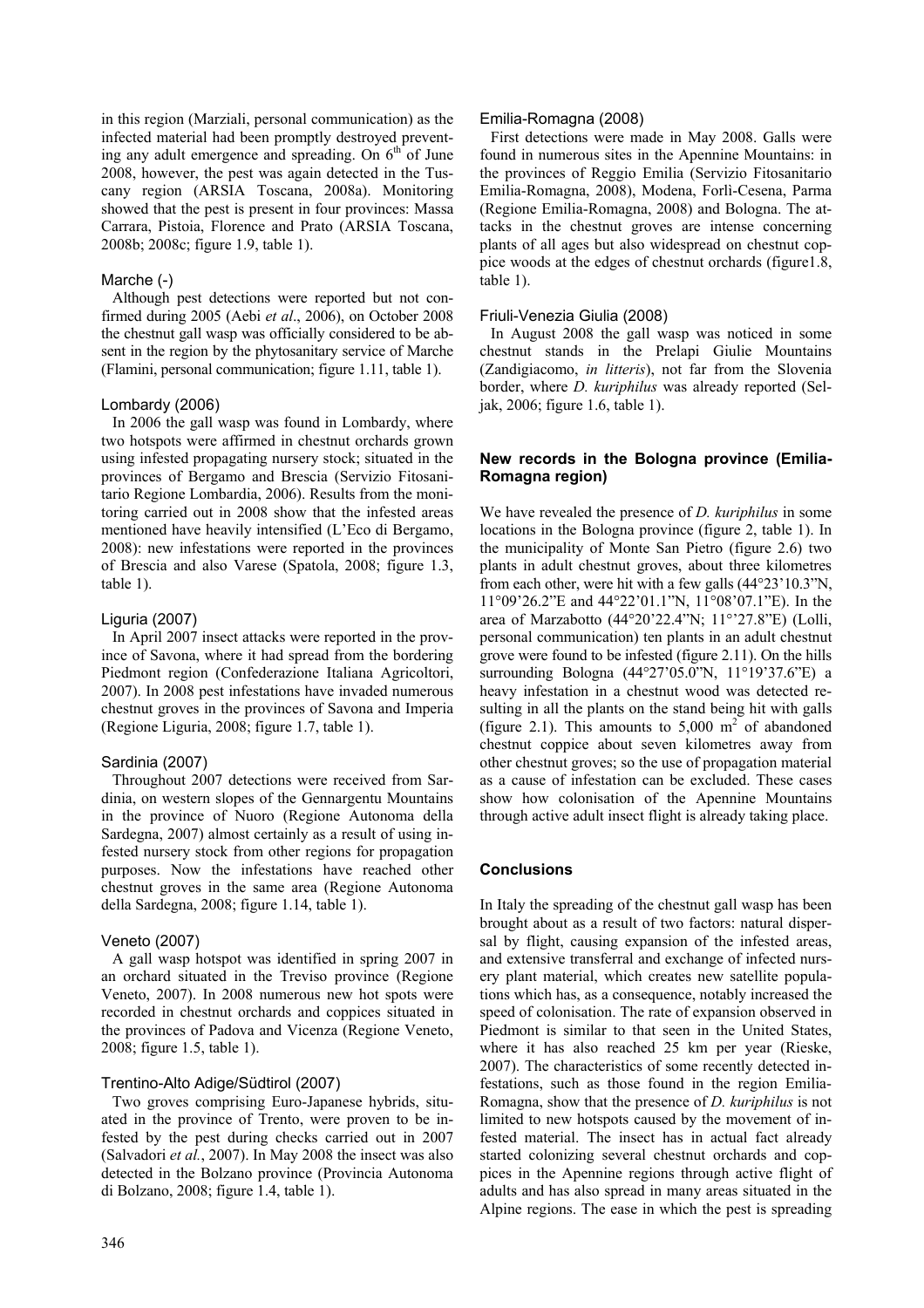

**Figure 2.** Records of chestnut gall wasp in the Bologna province (Emilia-Romagna region). Municipal districts with chestnut stands. 1: Bologna; 2:Zola Predosa; 3: Casalecchio di Reno; 4: San Lazzaro di Savena; 5: Castello di Serravalle; 6: Monte San Pietro; 7: Sasso Marconi; 8: Pianoro; 9: Castel San Pietro; 10: Savigno; 11: Marzabotto; 12: Monzuno; 13: Loiano; 14: Monterenzio; 15: Casalfiumanese; 16: Fontanelice; 17: Borgo Tossignano; 18: Castel del Rio; 19: Vergato; 20: Grizzana Morandi; 21: S. Benedetto Val di Sambro; 22: Monghidoro; 23: Castel d'Aiano; 24: Gaggio Montano; 25: Castel di Casio; 26: Camugnano; 27: Castiglione dei Pepoli; 28: Lizzano in Belvedere; 29: Porretta Terme; 30: Granaglione.

in Italy is also owed to the vastness and continuity of the chestnut stands in our country. Currently the insect is already established in eleven Italian regions (figure 1) and has hit the most historically important Italian chestnut-growing areas.

#### **Acknowledgements**

The authors thank Dr Giovanni Bosio (Settore Fitosanitario Regione Piemonte, Torino, Italy), Dr Antonio Di Donato (Agenzia Regionale per i servizi di Sviluppo Agricolo in Abruzzo, Pescara, Italy), Dr Lorenzo Marziali (Istituto Sperimentale per la Zoologia Agraria di Firenze, Italy), Dr Lucio Flamini (Agenzia Servizi Settore Agroalimentare delle Marche, Ancona, Italy), Prof Pietro Zandigiacomo (Dipartimento di Biologia Applicata alla Difesa delle Piante, Università di Udine, Italy) and Germano Lolli (chestnut grower in Bologna, Italy), for supplying useful information about the chestnut gall wasp records in Italy. We thank also the Phytosanitary Service of Emilia-Romagna region.

#### **References**

- ABE Y., MELIKA G., STONE G. N., 2007.- The diversity and phylogeography of cynipid gallwasps (Hymenoptera, Cynipidae) of the Eastern Palearctic and their associated communities.- *Oriental insect*, 41: 169-212.
- AEBI A., SCHONROGGE K., MELIKA G., ALMA A., BOSIO G., QUACCHIA A., PICCIAU L., ABE Y., MORIYA S., YARA K., SELJAK G., STONE G. N., 2006.- Parasitoid recruitment to the globally invasive chestnut gall wasp *Dryocosmus kuriphius*, pp. 103-121. In: *Galling arthropods and their associates*  (OZAKI K., YUKAWA J., OHGUSHI T., PRICE P. W., Eds).- Springer, Tokio, Japan.
- ARSIA TOSCANA, 2008a.- Prima segnalazione del cinipide del castagno in Toscana. 06-06-2008.- [online] URL: http://meta. arsia.toscana.it/
- ARSIA TOSCANA, 2008b.- Il cinipide del Castagno in Toscana. 30-06-2008. Osservazioni sulle prime aree interessate dalla presenza dell'insetto.- [online] URL: http://meta.arsia. toscana.it/
- ARSIA TOSCANA, 2008c.- Rilievi sul cinipide del castagno 2008.- [online] URL: http://meta.arsia.toscana.it/
- BORRELLI C., 2008.- Il Cinipide galligeno minaccia i castagneti campani.- *Rivista di frutticoltura ed ortofloricoltura*, 70  $(9)$ : 72-73.
- BOSIO G., 2006.- Spread of *Dryocosmus kuriphilus* in Piedmont.- [online] URL: http://archives.eppo.org/